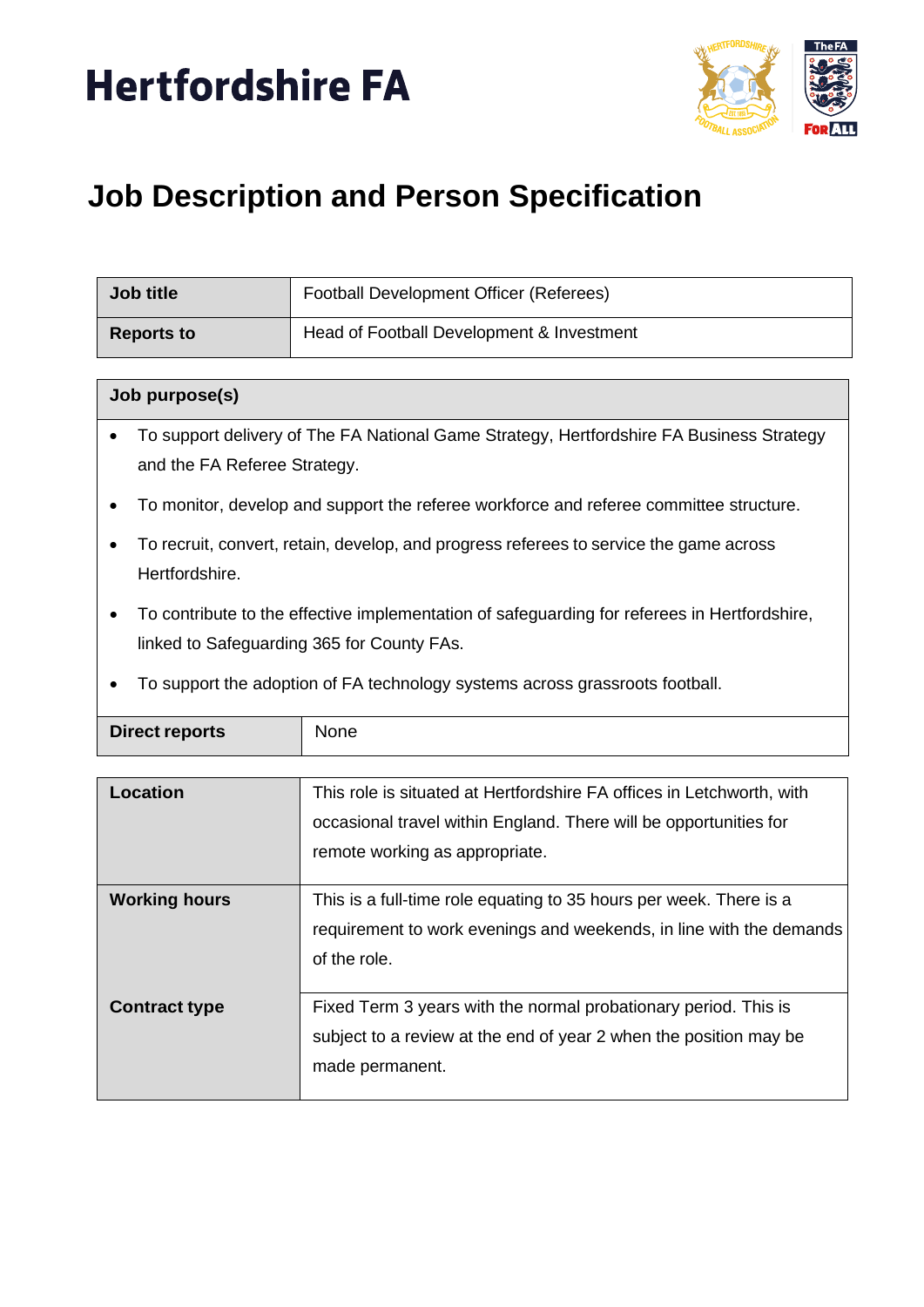# **Responsibilities**

- Work alongside the Hertfordshire FA Referee Committees to support referee recruitment, conversion, retention, and progression in Hertfordshire.
- Work collaboratively with The FA Referees' Department on local and national initiatives.
- Use data available to identify areas of need for referees across all formats of the game across Hertfordshire.
- Develop, deliver & review recruitment strategies for referees in Hertfordshire, including the co-ordination and delivery of FA Referee Education.
- Work strategically to support new referees, enabling them to convert from trainee to active referees.
- Offer opportunities for referees within the grassroots game to support retention season-onseason.
- Provide an offer and support the delivery of referee development initiatives for grassroots referees, promotion candidates and referees with the potential and opportunity to progress through the refereeing pyramid, Including the FA CORE programme.
- Liaise with local leagues and Hertfordshire FA committees to ensure the appointment of registered referees across all competitions.
- Support the development of the referee developer workforce: observers, tutors, mentors, and other volunteers involved in supporting referees ensuring that all safeguarding criteria are met.
- Provide the highest level of customer excellence to support volunteers across all FA Technology systems and support communication across the platforms available to Hertfordshire FA.
- Support referee registration to ensure all referees meet safeguarding requirements. Undertake and lead on all necessary admin associated with the role.
- Support referees in submitting discipline reports, including reporting discrimination.
- Deliver a referee support group to actively support referees following challenging situations.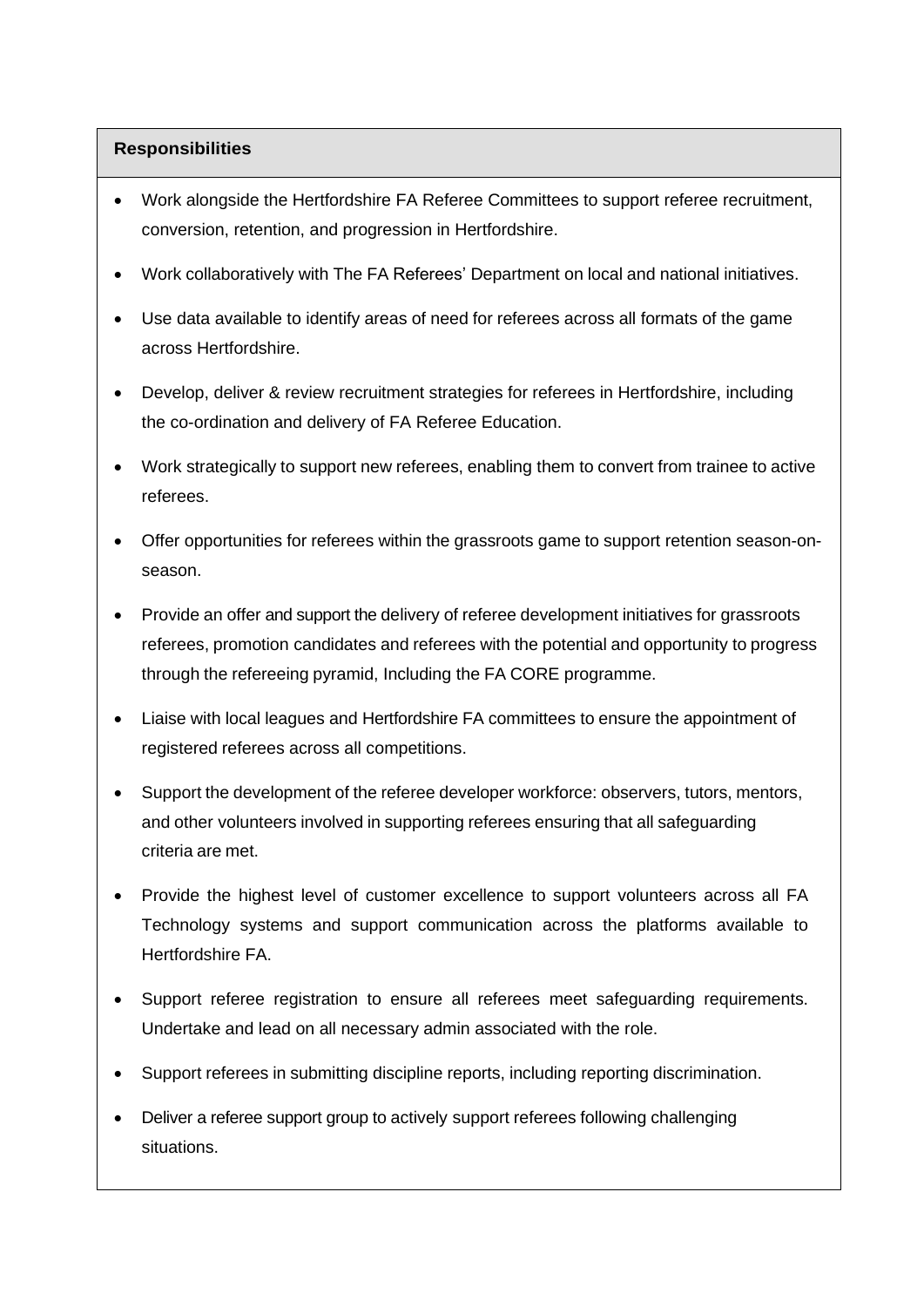- Risk assess all Hertfordshire FA events and activity for under-18 referees and where the Hertfordshire FA directly deploys under-18 referees and volunteers to ensure that appropriate safeguards are in place.
- Work collaboratively with the Designated Safeguarding Officer and Disciplinary Department in all matters where it is apparent that there has been abusive behaviour involving under-18 players/referees and/or where the referee identifies as an adult at risk.
- Provide relevant support and guidance to under-18 referees to enhance their ability and skills as a referee.
- Listen to and consult with under-18 referees on their experiences as part of the Hertfordshire FA youth engagement strategy. Implement recommendations from listening to the voice of young people.
- Contribute to ensuring that safeguarding and equality are embedded throughout Hertfordshire FA and grassroots football.
- Implement strategies to increase diversity across the number of active referees. Use support and guidance from the Hertfordshire FA Inclusion Advisory Group & Referee Committees to support this area of work.
- Collaborate with delivery partners to support the recruitment, conversion, retention, and progression of referees in Hertfordshire.
- Provide reports to SLT and Board as and when required
- Execute any tasks as directed or required to meet any changing priorities of Hertfordshire FA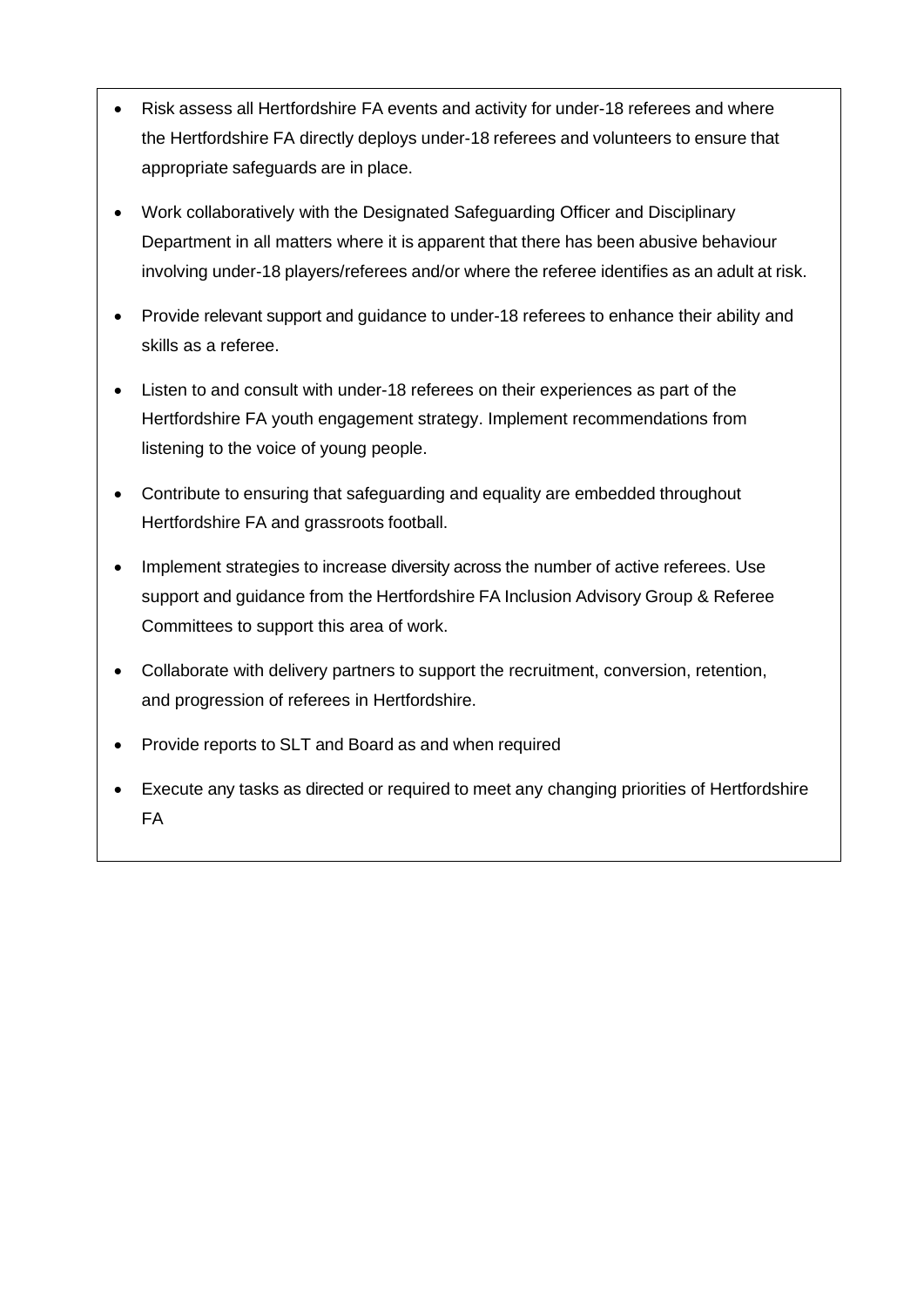# **Person specification**

# **Qualifications**

| <b>Essential</b>                                                                    | <b>Desirable</b>                                                                                                                         |
|-------------------------------------------------------------------------------------|------------------------------------------------------------------------------------------------------------------------------------------|
| Educated to A Level (or equivalent level)<br><b>Sport Development Qualification</b> | Educated to Degree Level (or equivalent) in a<br>$\bullet$<br>sports related subject.<br>Registered referee/observer/mentor<br>$\bullet$ |

# **Skills**

# **Essential**

- Ability to work strategically with partner organisations across different sectors to plan anddeliver football programmes for referees.
- Project management skills/experience to plan,set and achieve objectives to deadlines.
- Ability to work independently and collaboratively as part of a team.
- Excellent time management and prioritisation skills.
- Excellent creative problem-solving and decision-making skills.
- Outstanding communication and presentationskills.
- Exceptional customer service.
- Excellent IT skills, including the use of MicrosoftOffice applications.
- Ability to use data to monitor and evaluate programmes.
- Influencing skills to champion change.

# **Desirable**

- Individual and group coaching and training skills
- Practised at developing networks and relationshipswith a variety of stakeholders to support the delivery of strategic priorities
- Skilled in creating, delivering, and maintaining pathways which support the growth, transition, andretention of referees
- Budget management skills.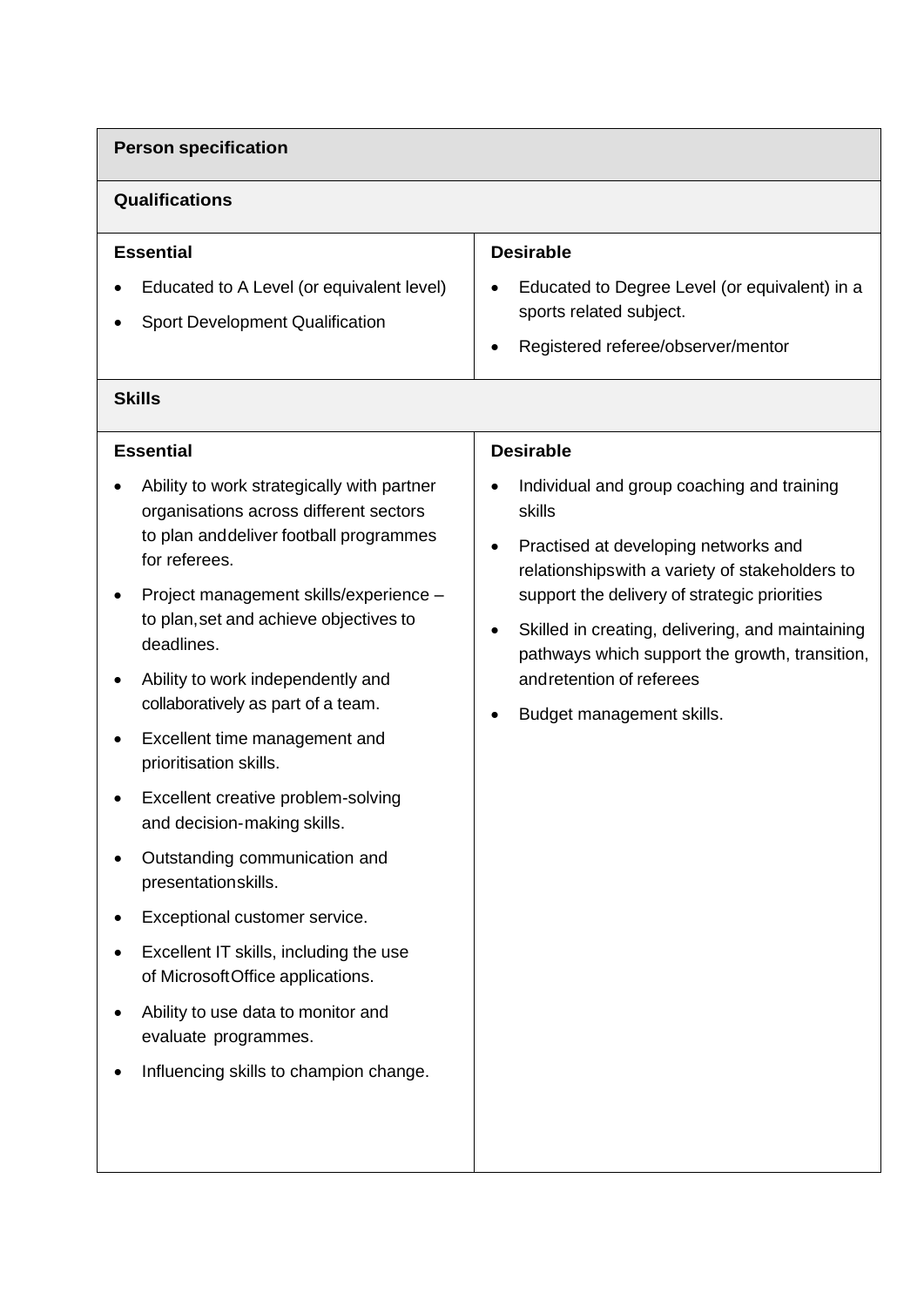### **Knowledge and experience**

| Essential |
|-----------|
|-----------|

- Experience of referee development.
- Experience of working within a team and across departments to meet the needs of the business.
- Demonstrate a working knowledge of inclusion,equality, anti-discrimination and safeguarding.
- Knowledge of the laws of the game.
- Knowledge of the Referee Pathway
- Knowledge of partner organisations within football, nationally and within the County FA.

#### **Desirable**

- Knowledge of The FA's National Game Strategy,
- Knowledge and understanding of working withvolunteers.
- Experience of strategic and logistical planning
- Knowledge of Hertfordshire as a County
- Experience of using FA technology
- Experience of refereeing in grassroots football
- A current FA Referee Developer or Developer environment.

| <b>Enhanced DBS Check required?</b> | Yes |
|-------------------------------------|-----|
| Clean, full driving licence?        | Yes |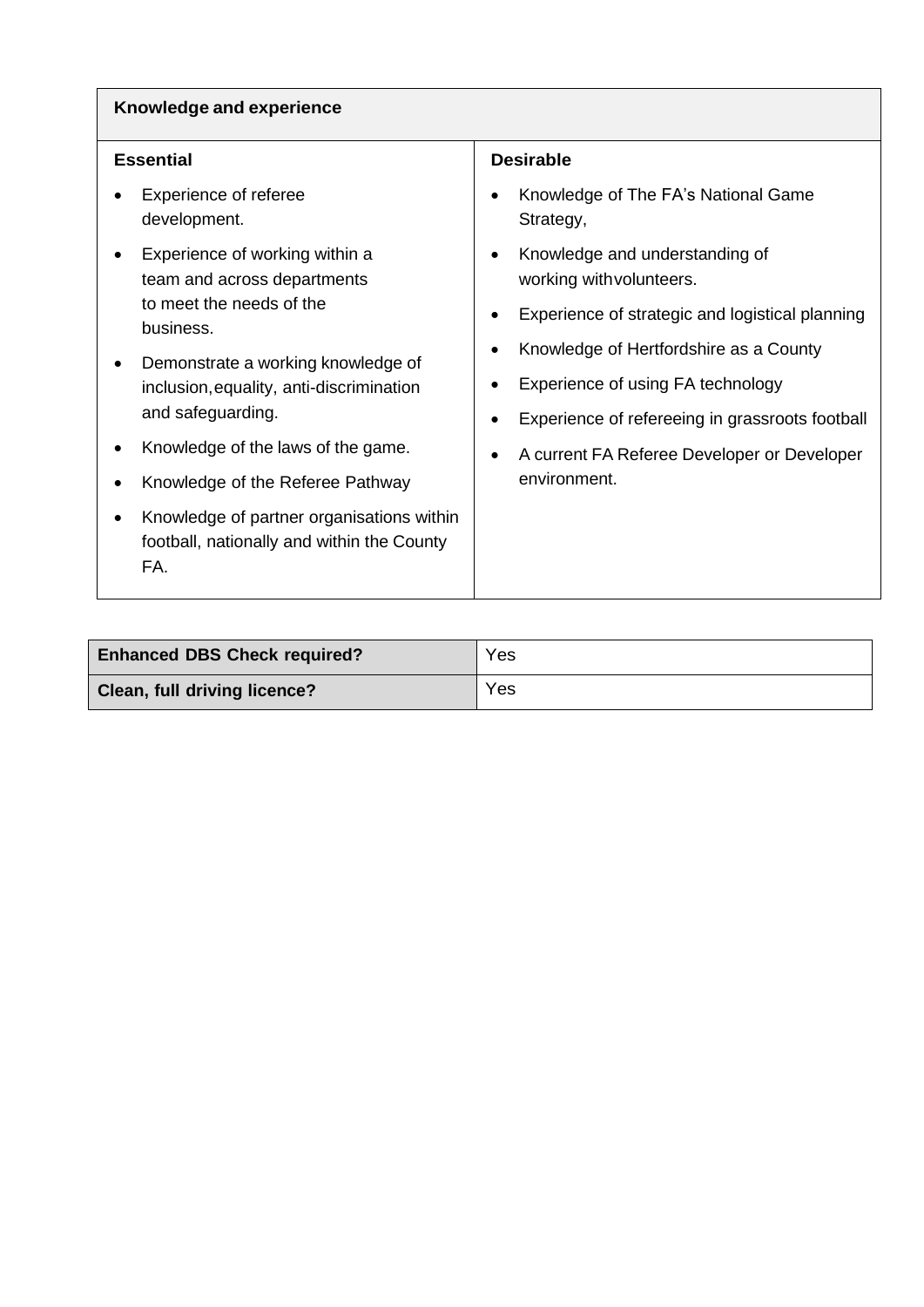**The job holder will be expected to understand and work in accordance with the values and behaviours described below**

| <b>Value</b>      | <b>Behaviours</b>                                                                                                     |  |
|-------------------|-----------------------------------------------------------------------------------------------------------------------|--|
| <b>HONESTY</b>    | Acts in an honest and honourable way on behalf of Hertfordshire FA:                                                   |  |
|                   | Open and accountable for our actions.                                                                                 |  |
|                   | Recognise where you need help.                                                                                        |  |
|                   | Deliver what you said you would to support the team and contribute<br>$\bullet$<br>towards the KPIs of the County FA. |  |
| <b>EFFICIENCY</b> | Finds productive ways to support delivery of Key Performance<br><b>Indicators:</b>                                    |  |
|                   | Seeks out and embraces new ways of thinking and working.                                                              |  |
|                   | Seeks to achieve the highest levels of performance at all times.                                                      |  |
| <b>RESPECT</b>    | Acts with integrity, values others and contributes towards a supportive<br>environment:                               |  |
|                   | Sets the standards for respectful behaviours across the game.                                                         |  |
|                   | Maintains people's self-esteem when interacting with them.                                                            |  |
|                   | Avoids pre-judgement when listening to others.                                                                        |  |
|                   | Seizes the opportunity to apply FA Standards at all times.                                                            |  |
| <b>TRUST</b>      | Tenacious and accountable. Serving the whole game and doing the<br>right thing:                                       |  |
|                   | Gives space to develop and learn from mistakes.                                                                       |  |
|                   | Takes accountability and ownership of own decisions.                                                                  |  |
|                   | Open and fair.                                                                                                        |  |
| <b>TEAMWORK</b>   | Works collaboratively to achieve an effective outcome to benefit all:                                                 |  |
|                   | Openly collaborates with colleagues and partners in the game.                                                         |  |
|                   | Maintains motivation for their team and themselves.                                                                   |  |
|                   | Challenge's others to go further and achieve more.                                                                    |  |